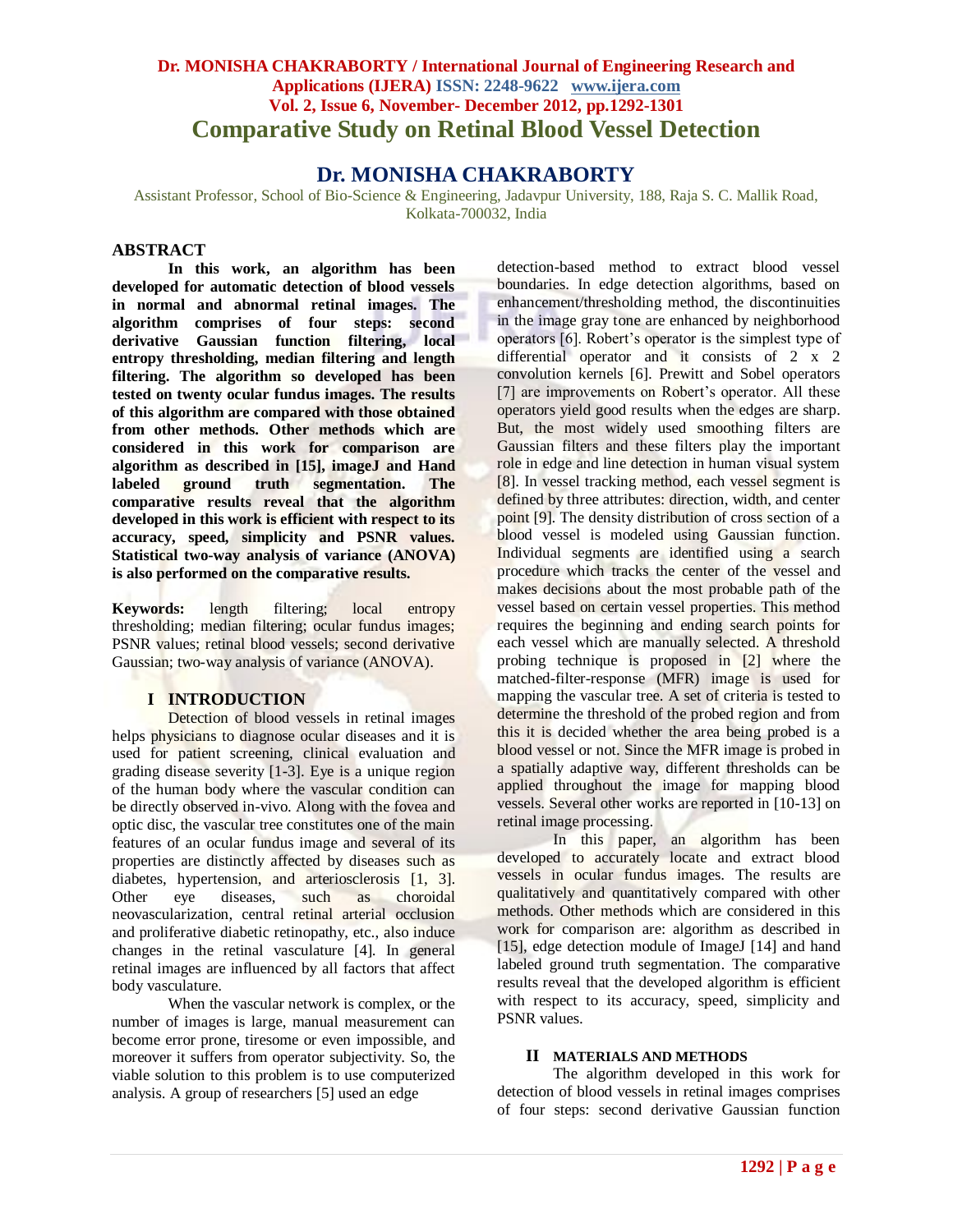filtering, local entropy thresholding, median filtering and length filtering. Two-dimensional second derivative Gaussian function kernel is convolved with the original image to enhance the blood vessel. Local entropy thresholding is applied to keep the spatial structure of vascular tree segments. Median filtering is used to remove the outliers without reducing the sharpness of image. Length filtering is used to remove misclassified pixels. Ocular Fundus images are RGB images and these are first converted to gray monochrome images. Fig.1 shows the steps of the algorithm developed in this work. Performance evaluation of the algorithm developed in this work has been made by comparing the results obtained from this algorithm with the results obtained from the edge detection module of ImageJ [14], with the results obtained from the algorithm described in [15] and with the results of hand-labeled ground truth segmentation.



Fig 1: Steps of the algorithm developed in this work

#### 2.1 Derivatives of Gaussian Function

Gaussian derivative model provides edge and line enhancement. A special line weight function (LWF) for enhancing edges in digital images is discussed in [8]. This operator is a combination of Gaussian function and its second derivative, or equivalently, zero and second-order Hermite functions [8].

The Hermite function of order 'n',  $h_n$ , with scale

parameter 'σ', is given in Eq. (1)  
\n
$$
h_n(\frac{x}{\sigma}) = \frac{1}{\sqrt{2^n n!}} \frac{d^n}{d(\frac{x}{\sigma})^n} \frac{1}{\sigma \sqrt{\pi}} \exp[-\frac{x^2}{2\sigma^2}] \quad (1)
$$

where

$$
h_0(\frac{x}{\sigma}) \text{ is defined by}
$$
  

$$
h_0(\frac{x}{\sigma}) = \frac{1}{\sigma\sqrt{\pi}} \exp[-\frac{x^2}{2\sigma^2}]
$$
 (2)

The different values on 'n' correspond to different order derivatives of Gaussian-like function. Based on empirical optimization of the final vascular tree,  $n' =$ 2 appears to be optimal.

The model is extended to two dimensions by assuming that a vessel has a fixed width and direction for a short length. The gray-level profile of the cross section of a blood vessel can be approximated by a Gaussian shaped curve [6]. The two dimensional second derivative Gaussian function kernel is designed to convolve with the original image in order to enhance the blood vessel.

A prototype second derivative Gaussian function kernel is expressed in Eq. (3).

$$
f(x,y) = -\frac{1}{\sigma^3 \sqrt{8\pi}} (x^2 - \sigma^2) \exp[-\frac{x^2}{2\sigma^2}], \text{ for }
$$
  

$$
|y| \le \frac{L}{2}
$$
 (3)

Where, L is the length of the segment for which the vessel is assumed to have a fixed orientation. Here the direction of the vessel is assumed to be aligned along the y-axis [6, 15]. A blood vessel may be oriented at any angle  $\theta$  ( $0 \le \theta \le \pi$ ). So, when the Gaussian second derivative function is applied to two dimensional images, it needs to be rotated for all possible angles. The corresponding responses are compared, and for each pixel only the maximum response is retained. A normal retinal image is shown in Fig. 2(a) which has low contrast difference between blood vessels and background. Its second derivative Gaussian function result is shown in Fig. 2(b), here it is seen that the blood vessels are significantly enhanced.



**Fig. 2(a) Gray monochrome normal retinal image**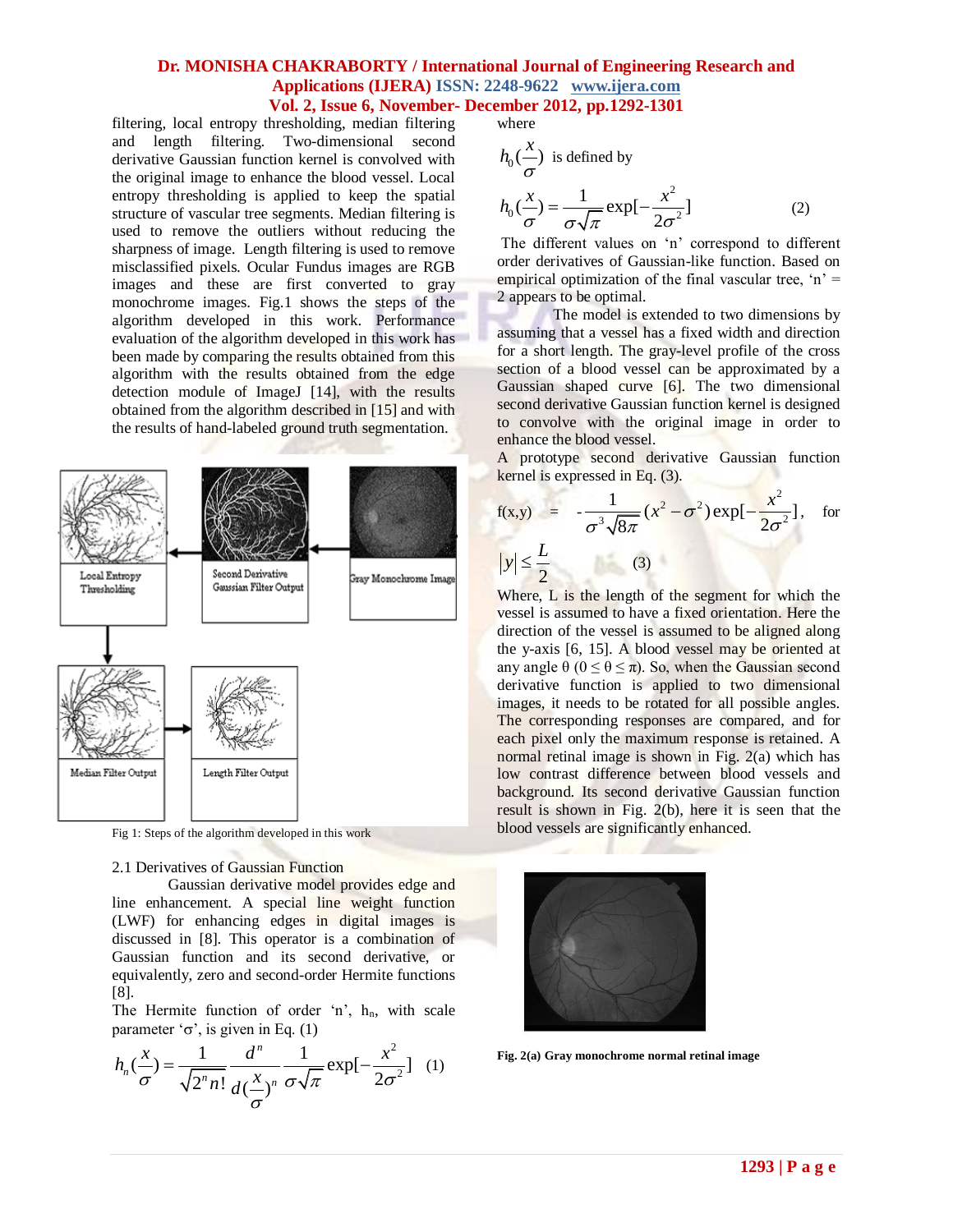



**Fig. 2(b) Result of second derivative Gaussian kernel**

#### 2.2 Local Entropy Thresholding

Second derivative Gaussian function result is processed further by a proper thresholding scheme in order to extract the blood vessel segments from the background. For this purpose a local entropy thresholding algorithm [15-18] that takes into account the spatial distribution of gray levels has been implemented. The co-occurrence matrix of the image is a P x Q dimensional matrix  $T = [t_{ij}]_{P \, x \, Q}$  that gives an idea about the transition of intensities between adjacent pixels, indicating the spatial structural information of an image. Depending upon the ways in which the gray level i follows gray level j, different definitions of co-occurrence matrix are possible. Here, the co-occurrence matrix is made asymmetric by considering the horizontally right and vertically lower transitions. Thus,  $t_{ii}$  is defined as given in Eq. (4).

$$
t_{ij} = \sum_{t=1}^{P} \sum_{k=1}^{Q} \delta
$$

where,

$$
\delta = 1 \quad \text{if} \quad \begin{cases} f(l,k) = i \text{ and } f(l,k+1) = j \\ \text{or} \\ f(l,k) = i \text{ and } f(l+1,k) = j \end{cases}
$$

 $\delta = 0$  otherwise

(5)

(4)

The probability of co-occurrence  $p_{ii}$  of gray levels i and j can therefore be written as given in Eq. (6).

$$
p_{ij} = \frac{t_{ij}}{\sum_{i} \sum_{j} t_{ij}} \tag{6}
$$

If  $s, 0 \le s \le L-1$  is a threshold, then s can partition the co-occurrence matrix into four quadrants, namely A, B, C, and D as shown in Fig. 2(c).

Fig.2 (c) Quadrants of Co-occurrence Matrix

The following quantities are defined as given in Eq. 7(a) and Eq. 7(b).

$$
P_{A} = \sum_{i=0}^{s} \sum_{j=0}^{s} p_{ij}
$$
 (7a)  

$$
P_{C} = \sum_{i=s+1}^{L-1} \sum_{j=s+1}^{L-1} p_{ij}
$$
 (7b)

Normalizing the probabilities within each individual quadrant, such that the sum of the probabilities of each quadrant equals to one and the following cell probabilities for different quadrants are obtained as given in Eq. (8),

$$
P_{ij}^{A} = \frac{p_{ij}}{P_A} = \frac{t_{ij} / (\sum_{i=0}^{L-1} t_{ij})}{\sum_{i=0}^{s} \sum_{j=0}^{s} t_{ij} / \sum_{i=0}^{L-1} \sum_{j=0}^{L-1} t_{ij}}
$$
\n
$$
= \frac{t_{ij}}{\sum_{i=0}^{s} \sum_{j=0}^{s} t_{ij}}
$$
\n
$$
for 0 \le i \le s, 0 \le j \le s
$$
\n(8)

Similarly,

$$
P_{ij}^C = \frac{p_{ij}}{P_C} = \frac{t_{ij}}{\sum_{i=s+1}^{L-1} \sum_{j=s+1}^{L-1} t_{ij}}
$$
(9)

 $for \ s+1 \le i \le L-1, s+1 \le j \le L-1$ 

The second-order entropy of the object can be defined as given in Eq. (10)

$$
H_A^{(2)}(s) = -\frac{1}{2} \sum_{i=0}^s \sum_{j=0}^s P_{ij}^A \log_2 P_{ij}^A \tag{10}
$$

Similarly, the second-order entropy of the background can be written as given in Eq. (11)

$$
H_C^{(2)}(s) = -\frac{1}{2} \sum_{i=s+1}^s \sum_{j=s+1}^s P_{ij}^C \log_2 P_{ij}^C
$$
 (11)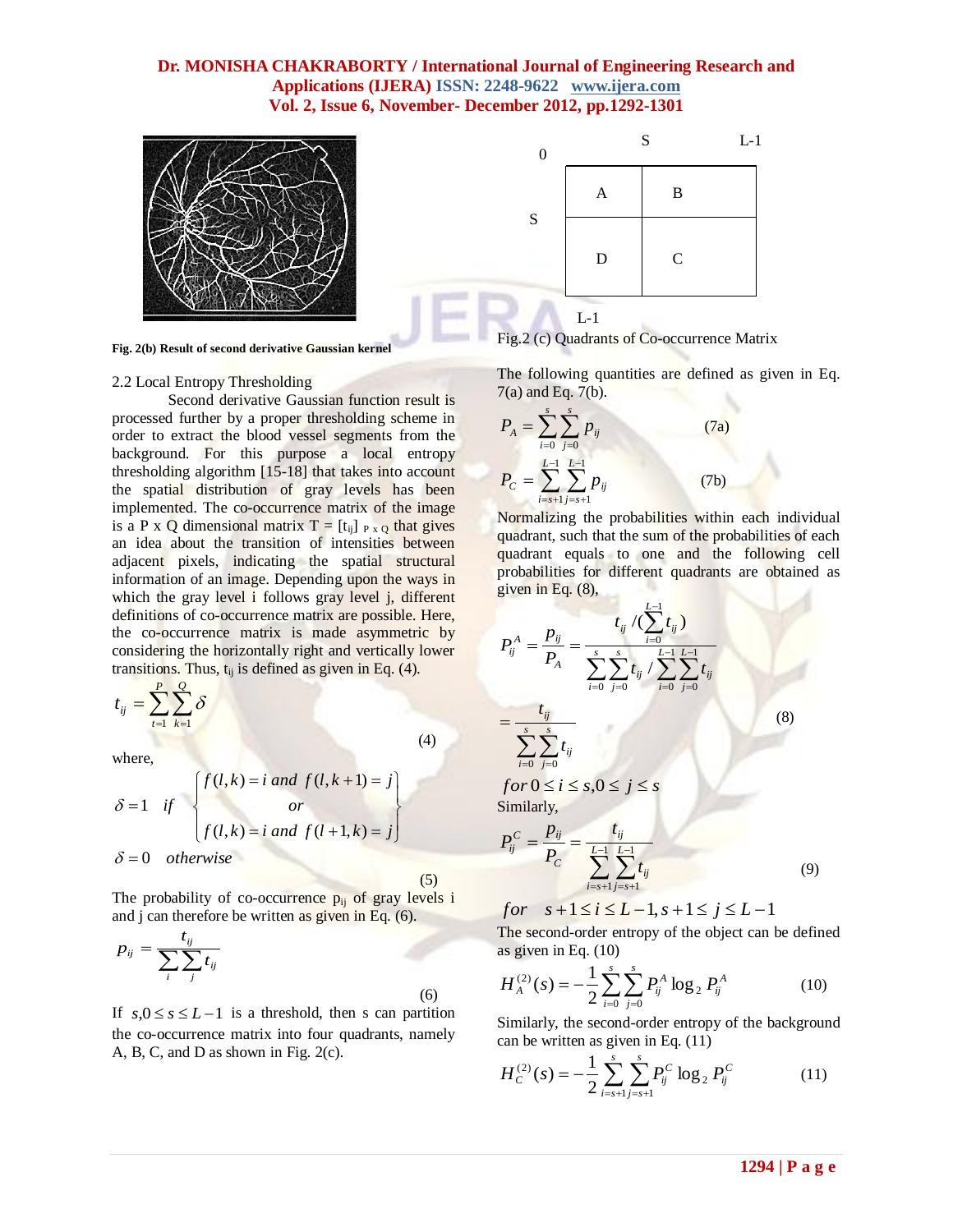Hence, the total second-order local entropy of the 2.4 Length Filtering object and the background can be written as given in Eq. (12)

$$
H_T^{(2)}(s) = H_A^{(2)}(s) + H_C^{(2)}(s)
$$
 (12)

The gray level corresponding to the maximum of  $H_T^{(2)}(s)$  gives the optimal threshold for object-background classification. For the second derivative Gaussian function result shown in Fig. 2(b), the local entropy thresholding result is shown in Fig. 2(d) where it can be seen that the blood vessels are clearly segmented from the background.



**Fig. 2(d) Local entropy thresholding result**

#### 2.3 Median Filtering

Two-dimensional median filtering is a nonlinear operation and it has been used to reduce noise and to preserve the edges. For the local entropy thresholding result shown in Fig. 2(d), the twodimensional median filtering result is shown in Fig. 2(e). The noise in this result has reduced as compared to the earlier step.



Fig. 2(e) Median filtering result

There are still some misclassified pixels in the image, as seen in Fig. 2(e). A clean and complete vascular tree structure is obtained by implementing length filtering technique as reported in [15]. Length filtering is used to remove isolated pixels by using the concept of connected pixels labeling. Connected regions correspond to individual objects. In the length filtering algorithm, implemented in this work, only the resulting classes that exceed a certain number of pixels, e.g., 160, are labeled as blood vessels. Fig. 2(f) shows the result after length filtering where the clear image of the vascular tree structure is obtained.





#### **III RESULTS**

On Windows XP, Pentium 4, CPU 1.7 GHz. using MATLAB version 7, the computational time of the whole process of this developed algorithm takes approximately 1 minute for each retinal image. A set of twenty normal and abnormal retinal JPEG images of 605 x 700 pixels, 32 (RGB) with file size of 150 KB are collected from Disha Eye Hospital, Barrackpore, India. The images are taken by Zeiss Fundus FF 450 <sup>plus</sup> camera. In order to evaluate the performance of the algorithm developed in this work, comparisons of the results of this algorithm have been made with other methods and the sample results are shown in this section. Comparisons between retinal blood vessel detection methods as considered in this work are done with respect to PSNR values. PSNR values for normal and abnormal retinal images are given in Table 1 as sample results. Two-way ANOVA is performed on the values as shown in Table-1 and the corresponding results are tabulated in Table-2. Summary of comparative results are tabulated in Table 3.

In this work, retinal images are classified into two broad categories; normal and abnormal retinal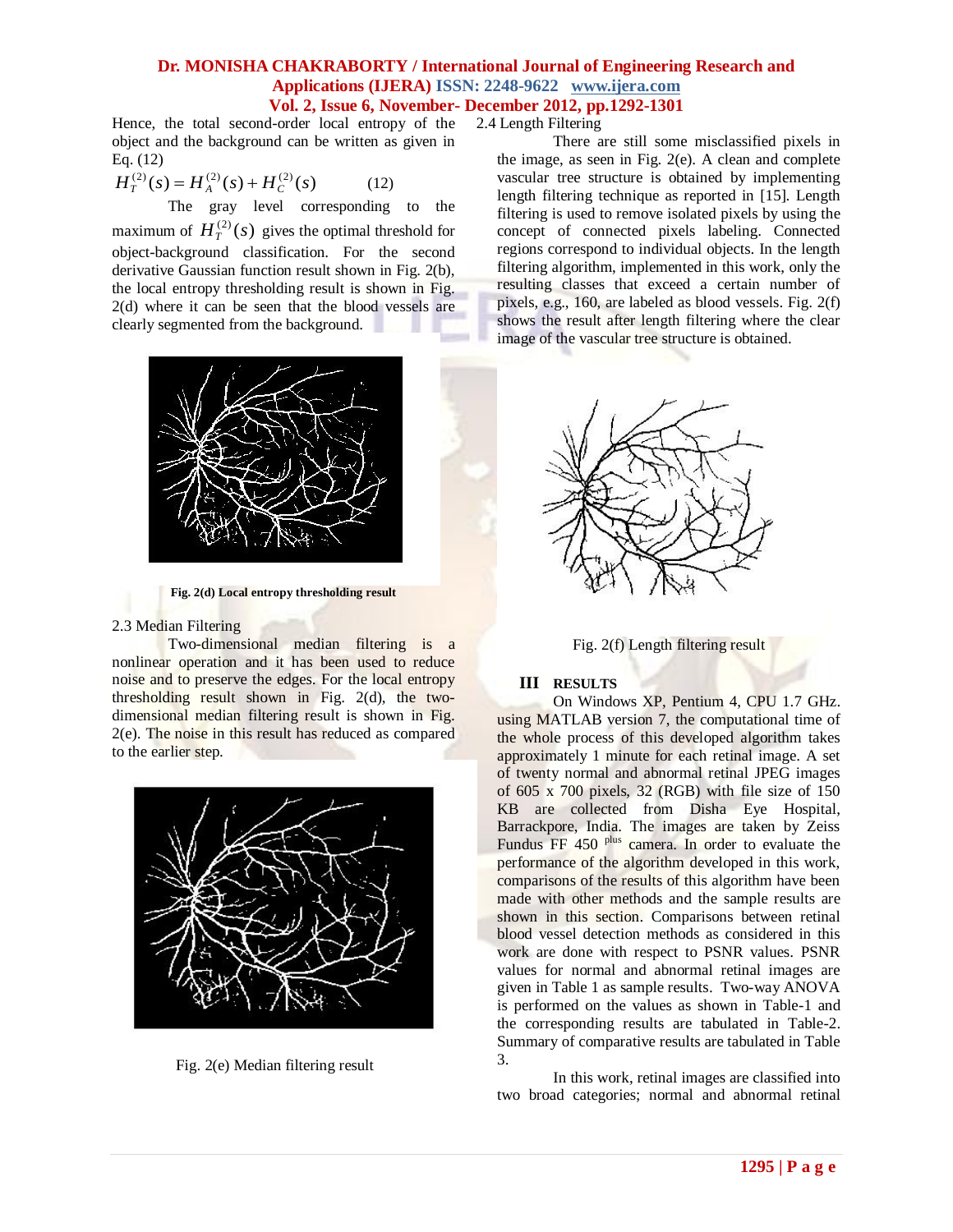images. Fig 3(a) shows the gray monochrome normal retinal image. Fig 3(b) shows the result of the algorithm developed in this work, showing the vascular tree structure of the normal retinal image. Fig 3(c) shows the result obtained from the algorithm described in [15]. Fig 3(d) shows the result obtained from edge detection module of ImageJ. The hand labeled ground truth segmentation is manually done in this work. Fig 3(e) shows the hand labeled ground truth segmentation result for the normal retinal image.



**Fig. 3(a) Gray monochrome normal retinal image**



**Fig. 3(b) Result obtained from the algorithm developed in this** 

**work**



**Fig. 3(c) Result obtained from the algorithm in [15]**







**Fig. 3(e) Hand labeled ground truth segmentation result**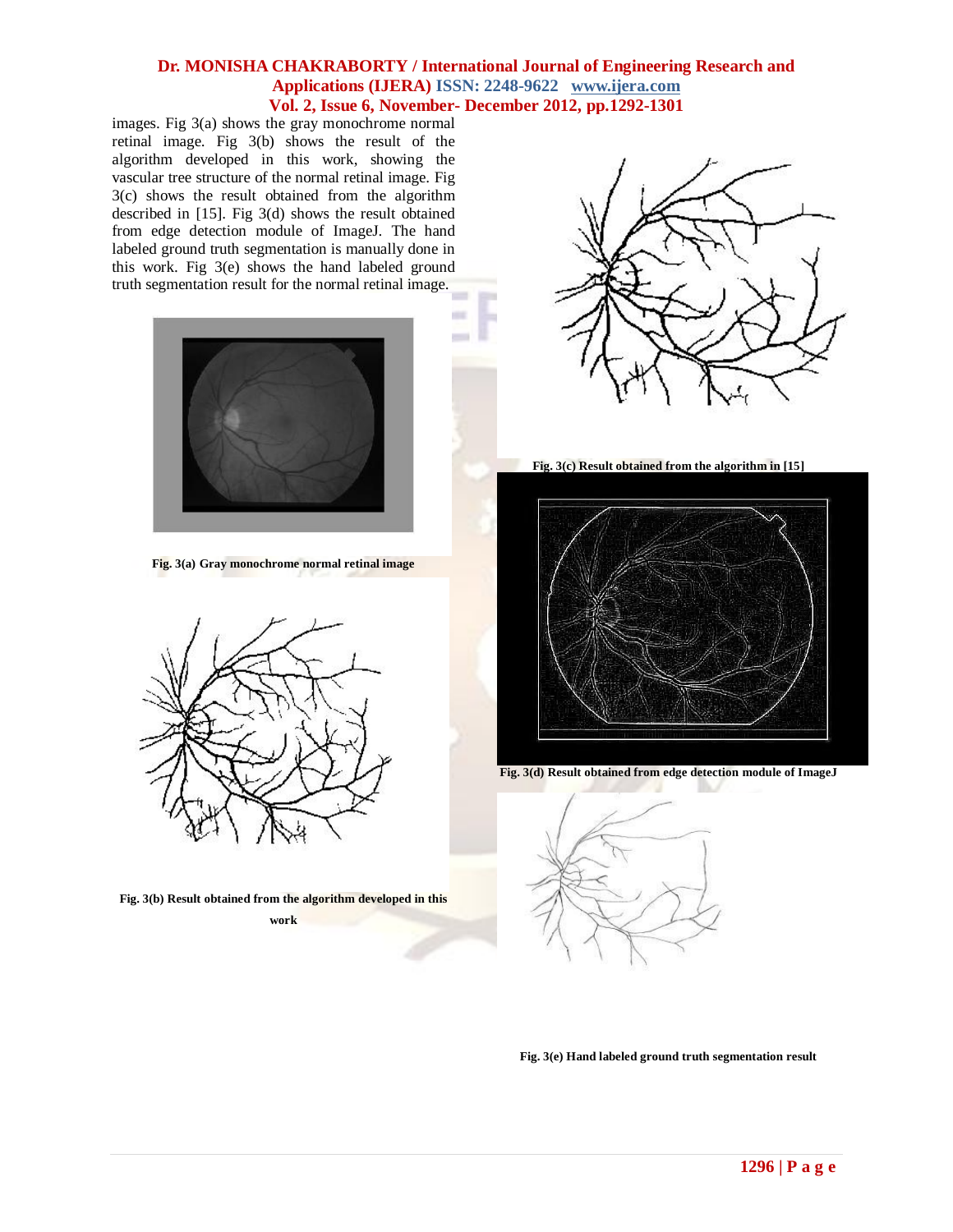Fig. 4 shows the results for abnormal retinal images. Under abnormal retinal images three cases e.g. choroidal neovascularization, central retinal arterial occlusion and proliferative diabetic retinopathy have been considered. The first column of Fig. 4 shows results for the abnormal retinal image e.g. choroidal neovascularization. The second column of Fig. 4 shows results for the abnormal retinal image e.g. central retinal arterial occlusion. The third column of Fig. 4 shows results for the abnormal retinal image e.g. proliferative diabetic retinopathy.

The first row of Fig. 4 shows the gray-monochrome abnormal retinal images. The second row of Fig. 4 shows the hand-labeled ground truth segmentation results which are manually done in this work. The third row of Fig. 4 shows the results obtained from edge detection module of ImageJ. The fourth row of Fig. 4 shows the results of the algorithm developed in this work and the fifth row of Fig. 4 shows the results obtained from the algorithm in  $[15]$ .



**Fig 4(c), Fig. 4(h), Fig. 4(m) Third row: Results obtained from edge detection module of ImageJ**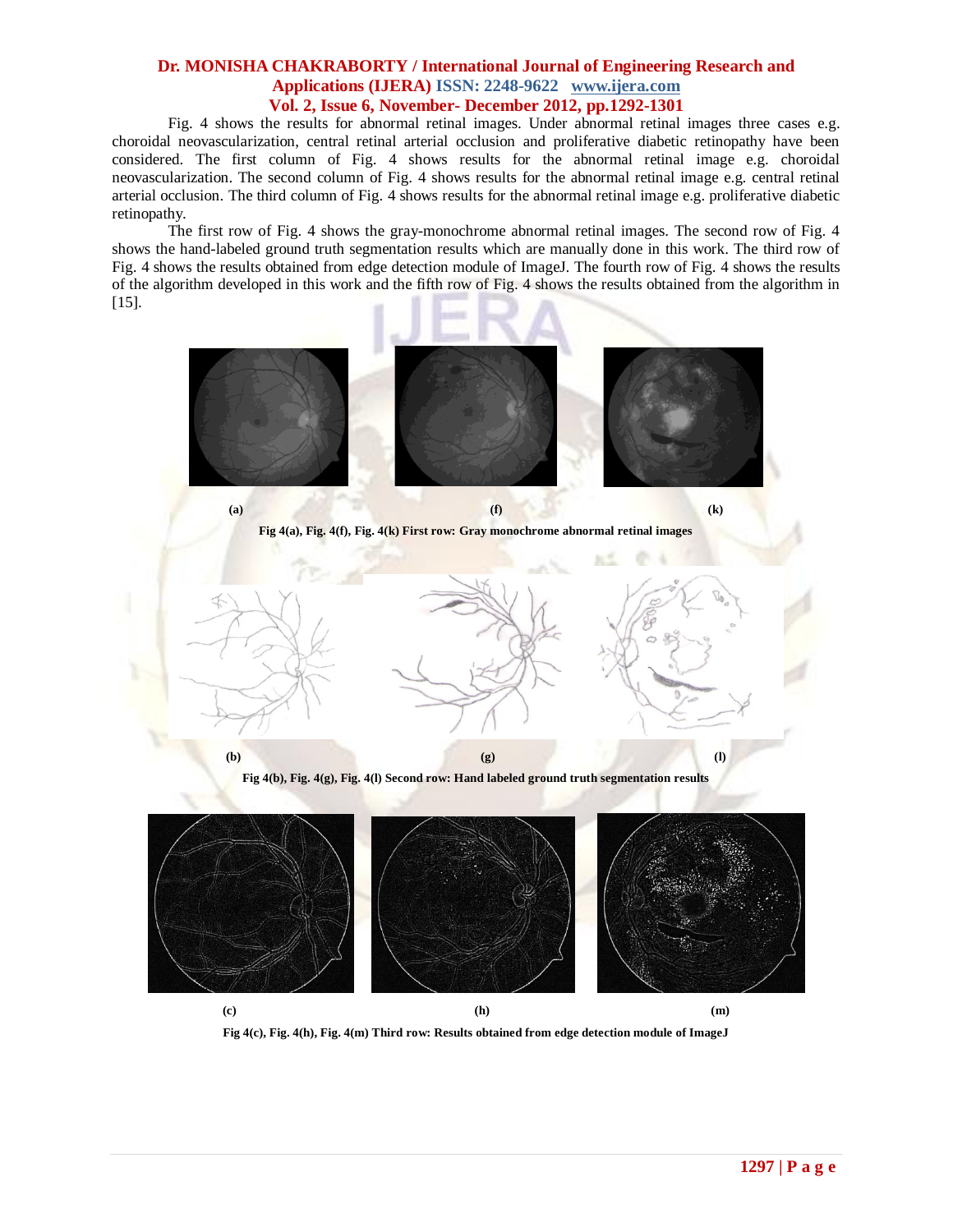

**Fig 4(d), Fig. 4(i), Fig. 4(n) Fourth row: Results obtained from the algorithm developed in this work**



**Fig 4(e), Fig. 4(j), Fig. 4(o) Fifth row: Results obtained from the algorithm in [15] Table-1: Comparison with respect to PSNR values**

| <b>Automatic Retinal Blood</b>   | PSNR values (dB)             |         |                           |               |  |
|----------------------------------|------------------------------|---------|---------------------------|---------------|--|
| <b>Vessel Detection Methods</b>  | <b>Type of Retinal Image</b> |         |                           |               |  |
| Compared with Hand-labeled       | Normal<br>Choroidal          |         | <b>Central Retinal</b>    | Proliferative |  |
| <b>Ground Truth Segmentation</b> | Neovascularization           |         | <b>Arterial Occlusion</b> | Diabetic      |  |
| Result                           |                              |         |                           | Retinopathy   |  |
| Algorithm developed in this      | 60.5517                      | 59.5745 | 59.2754                   | 57.1826       |  |
| work                             |                              |         |                           |               |  |
| Algorithm as per [15]            | 60.8884                      | 59.6555 | 58.6309                   | 57.4315       |  |
| Edge detection module of         | 62.6307                      | 48.2178 | 48.2044                   | 48.2831       |  |
| ImageJ                           |                              |         |                           |               |  |

PSNR values are obtained by comparing the results obtained from each method with hand labeled ground truth segmentation result for each image considered in this work. From Table-1, it is observed that the PSNR values obtained using the algorithm developed in this work are in good agreement with those obtained using the other methods. Two-Way ANOVA is performed on the values as shown in Table-1 and the result so obtained is shown in Table-2.

| <b>Table-2: Two Way ANOVA</b> |          |    |         |       |         |
|-------------------------------|----------|----|---------|-------|---------|
| Source                        | SS       | df | MS      |       | p-value |
| Columns                       | 90.0028  |    | 30.0009 | 2.309 | 0.1762  |
| <b>Rows</b>                   | 142.684  |    | 71.342  | 5.491 | 0.0441  |
| Error                         | 77.9573  |    | 12.9929 |       |         |
| Total                         | 310.6441 |    |         |       |         |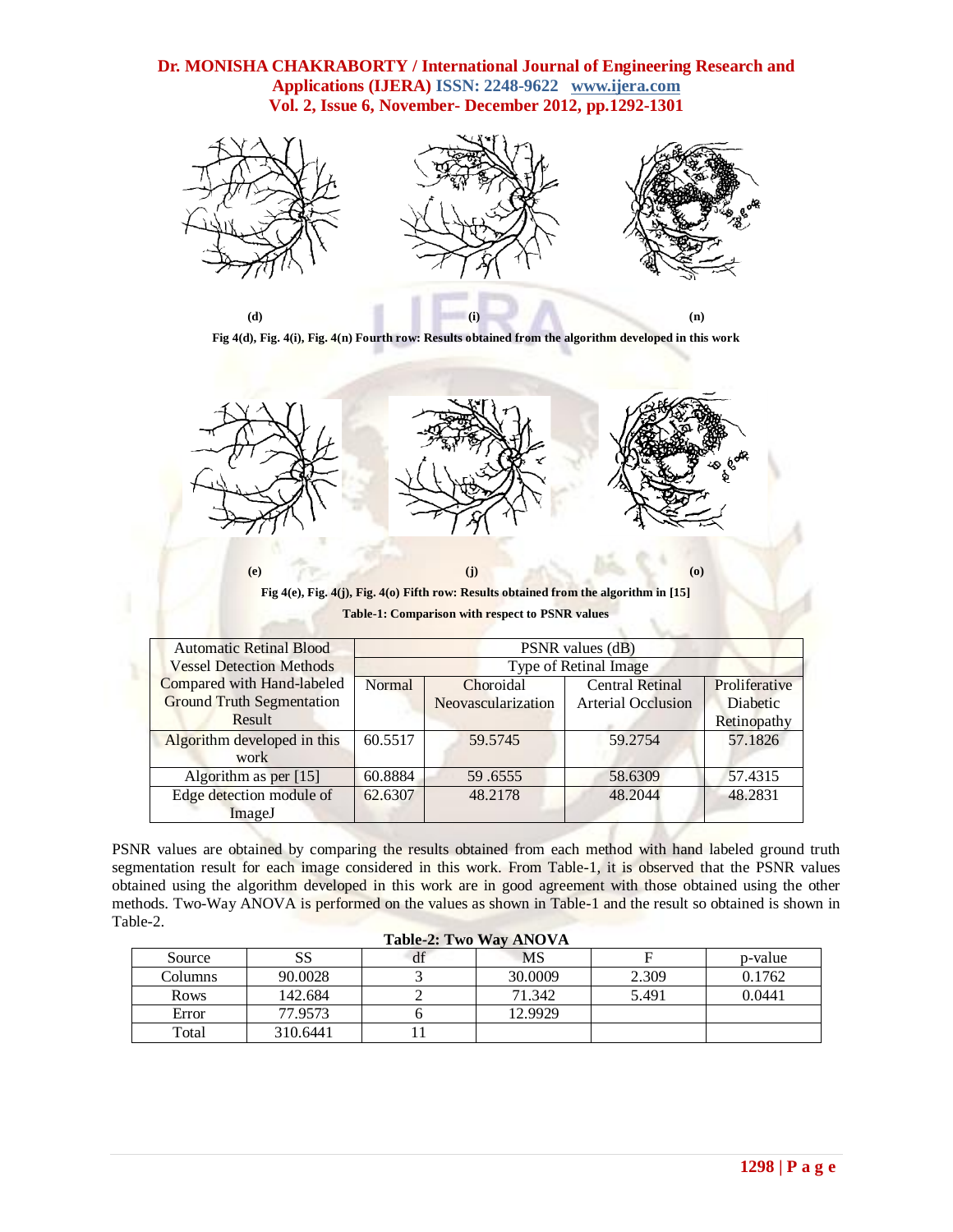The observed value of 'F' for "Automatic Retinal Blood Vessel Detection Methods" is 5.491 and this value is larger than the corresponding tabulated value for df (2, 6). So, this is significant at 5% level i.e. there is significant difference between the three methods. The p-value is 0.0441. Also, from the calculations of critical difference between the totals for the three Automatic Retinal Blood Vessel Detection Methods it has been found that the Edge detection module of ImageJ differs from the algorithm developed in this work and Edge detection module of ImageJ differs from the algorithm as described in [15]. Algorithm developed in this work and the algorithm as described in [15] gives similar result. The algorithm developed in this work incorporates second derivative

Gaussian function filtering whereas the method reported in [15] has considered Matched filter response of the input image. Moreover, the algorithm developed in this work incorporates median filtering which reduces noise. But this filtering technique is not present in the method described in [15]. So, the algorithm developed in this work can be considered as an alternative method for detecting retinal blood vessels from normal and abnormal retinal images.

The observed value of 'F' for "Type of retinal" image" is 2.309 and this value is less than the corresponding tabulated value for df (3, 6). So, this is not significant at 5% level i.e. there are no significant differences between the types of retinal images with respect to PSNR values and p-value is 0.1732.

| S.No.          | <b>Retinal Blood</b><br>Vessel<br>Detection<br>Method | Fine<br><b>Structure</b><br>Detection<br>Accuracy | Smaller<br><b>Blood</b><br>Vessel<br>Detection<br>Accuracy | Outer<br>Edge/Boundary | Operator<br>Subjectivity | Speed of<br>Execution |
|----------------|-------------------------------------------------------|---------------------------------------------------|------------------------------------------------------------|------------------------|--------------------------|-----------------------|
|                | Hand labeled<br>ground truth<br>segmentation          | Medium                                            | Medium                                                     | Absent                 | Present                  | Slow                  |
| $\mathfrak{D}$ | Edge<br>detection<br>module of<br>ImageJ              | Fairly good                                       | Fairly good                                                | Present                | Absent                   | Very fast             |
| 3              | Algorithm as<br>per $[15]$                            | Very good                                         | Very good                                                  | Absent                 | Absent                   | Fast                  |
| $\overline{4}$ | Algorithm<br>developed in<br>this work                | Very good                                         | Very good                                                  | Absent                 | Absent                   | Fast                  |

|  | <b>Table 3: Summary of Performances</b> |
|--|-----------------------------------------|
|  |                                         |

# **IV Discussions**

Results of this paper reveal that second derivative Gaussian function enhances the contrast of blood vessels against the background. Local entropy thresholding algorithm takes into account the spatial distribution of gray levels. It performs efficiently in distinguishing between enhanced blood vessel segments and the background. It preserves the structural details of retinal images. Median filtering suppresses outliers without compromising the sharpness of the image and length filtering minimizes misclassified pixels.

Fig. 3(b) shows the result of the algorithm developed in this work for the normal retinal image as shown in Fig.  $3(a)$ . Fig.  $3(c)$  shows the result of the algorithm as described in [15]. From Fig. 3(b) and Fig. 3(c) it can be observed that smaller blood vessels are prominent in both these figures. Fig. 3(d) shows the

result from edge detection module of ImageJ. From Fig. 3(b) and Fig. 3(d), it can very well be seen that the fine structures are more clearly visible and these fine structures are more prominent in Fig. 3(b) than the same in Fig. 3(d). Moreover, it can be observed that Fig. 3(d) contains an outer edge/boundary along with the detected blood vessels. This is the weakest point for the results obtained from edge detection module of ImageJ. The result of the algorithm developed in this work is better than that of ImageJ because here one can detect clearly the blood vessels which have the diagnostic importance and not the outer diagnostic importance and not the outer edge/boundary. Fig. 3(e) shows the hand labeled ground truth segmentation result. From Fig. 3(b) and Fig. 3(e) it can be very well seen that fine structure details of retinal blood vessels are very much prominent in Fig. 3(b) than the result seen in Fig. 3(e). Moreover, the method of hand-labeled ground truth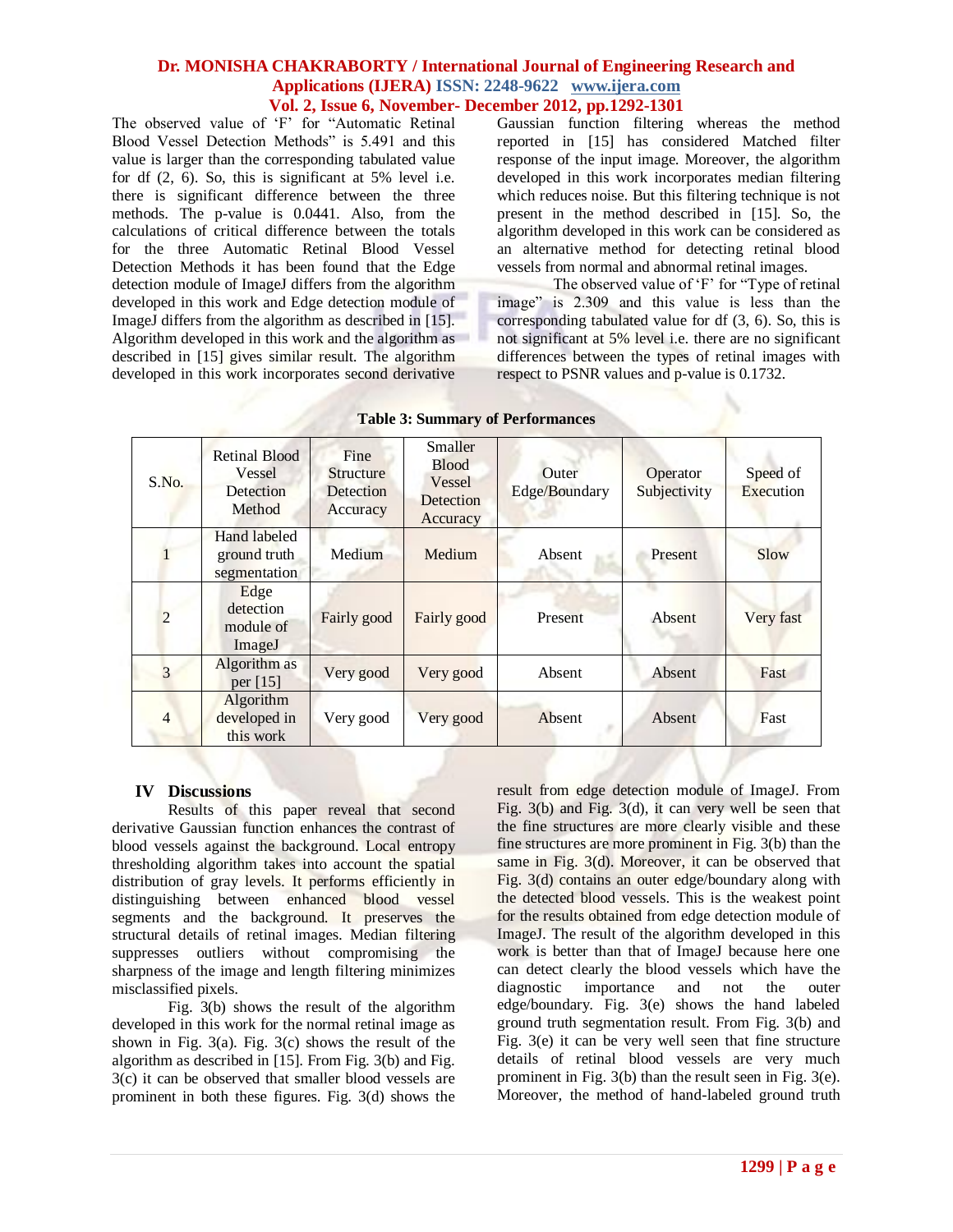segmentation suffers from the problem of operator subjectivity.

Fig. 4(d), Fig. 4(i) and Fig. 4(n) show the results obtained from the algorithm developed in this work for the abnormal retinal images shown in Fig.  $4(a)$ , Fig.  $4(f)$  and Fig.  $4(k)$  respectively. Fig.  $4(e)$ , Fig. 4(j) and Fig. 4(o) show the results obtained from the algorithm described in [15] for the same set of abnormal retinal images which are shown in Fig. 4(a), Fig. 4(f) and Fig. 4(k) respectively as mentioned above. From Fig.  $4(d)$  and Fig.  $4(e)$ ; Fig.  $4(i)$  and Fig.  $4(i)$ ; Fig.  $4(n)$  and Fig.  $4(0)$  it can very well be seen that the fine structures and the smaller blood vessels are prominent in these results. So, these results imply that the algorithm developed in this work is giving comparable results.

Fig. 4(c), Fig. 4(h) and Fig. 4(m) show the results obtained from edge detection module of ImageJ for the abnormal retinal images shown in Fig. 4(a), Fig. 4(f) and Fig. 4(k) respectively. From Fig. 4(c) and Fig.  $4(d)$ ; Fig.  $4(h)$  and Fig.  $4(i)$ ; Fig.  $4(m)$  and Fig. 4(n) one can very well see that the fine structures are more clearly visible and these fine structures are more prominent in the results of the algorithm developed in this work. Moreover, it can be observed that Fig. 4(c), Fig. 4(h) and Fig. 4(m) contain outer edge/boundary along with the detected blood vessels. These are the short comings in the results obtained from the edge detection module of ImageJ. But, the algorithm developed in this work can detect only the blood vessels which have the diagnostic importance and not the outer edge/boundary. The algorithm developed in this work performs better than edge detection module of ImageJ.

Fig.  $4(b)$ , Fig.  $4(g)$  and Fig.  $4(l)$  show the hand labeled ground truth segmentation results for the abnormal retinal images shown in Fig. 4(a), Fig. 4(f) and Fig. 4(k) respectively. From Fig. 4(b) and Fig.  $4(d)$ ; Fig.  $4(g)$  and Fig.  $4(i)$ ; Fig.  $4(l)$  and Fig.  $4(n)$  one can very well see that fine structure details of the retinal blood vessels are much more prominent in Fig. 4(d), Fig. 4(i) and Fig. 4(n). Moreover, the method of hand-labeled ground truth segmentation suffers from the problem of operator subjectivity and this is a time consuming method.

From Table-1 it is seen that the PSNR values obtained from the algorithm developed in this work and those obtained from the algorithm as described in [15] are in good agreement to each other. Results of Two-way ANOVA are tabulated in Table-2. The comparative performances of the algorithms for retinal blood vessel detection as discussed in this paper are summarized in Table 3.

#### **V CONCLUSION**

This study infers that the algorithm developed in this work is very much useful and efficient for automatic, accurate and fast detection of blood vessels from both normal and abnormal retinal images. The results obtained from this developed algorithm are in good agreement with those obtained from other methods.

#### **ACKNOWLEDGEMENTS**

Author wishes to acknowledge the help and cooperation of Disha Eye Hospital, Barrackpore, India for providing ocular fundus images.

#### **REFERENCES**

- [1]. T. W. Hansen, J. Jeppesen, S. Rasmussen, H. Ibsen and C. T. Pedersen, Ambulatory blood pressure and mortality: A population-based study, *Hypertension, 45*, 2005, 499–504.
- [2]. A. Hoover, V. Kouznetsova and M. Goldbaum Locating blood vessels in retinal images by piecewise threshold probing of a matched filter response, *IEEE Trans. Medical imaging, 19*, 2000, 203-210*.*
- [3]. T. Teng, M. Lefley and D. Claremont, Progress towards automated diabetic ocular screening: a review of image analysis and intelligent systems for diabetic retinopathy, *Medical & Biological Engineering & Computing, 40,* 2002, 1-13.
- [4]. Ocular fundus images collected from Eye Hospital, Barrackpore, Kolkata-700120, West Bengal, India.
- [5]. A. Pinz, S. Bernogger, P. Datlinger and A. Kruger, Mapping the human retina, *IEEE Trans. Medical imaging,17,* 1998.
- [6]. S. Chaudhuri, S. Chatterjee, N. Katz, M. Nelson and M. Goldbaum, Detection of blood vessels in retinal images using two-dimensional matched filters, *IEEE Trans. Medical imaging, 8*, 1998.
- [7]. W. K. Pratt, *Digital Image Processing*, New York: Wiley: 1978.
- [8]. L. M. Kennedy and M. Basu, Image Enhancement using a human visual system model, *Pattern Recognition, 30*, 1997, 2001- 2014.
- [9]. L. Zhou, M. S. Rzeszotarski, L. Singeman and I. M. Chokreff, The detection and quantification of retinopathy using digital angiograms, *IEEE Trans. Medical imaging, 13,* 1994.
- [10]. M. J. Johnson and G. Dougherty, Robust measures of three-dimensional vascular tortuosity based on the minimum curvature of approximating polynomial spline fits to the